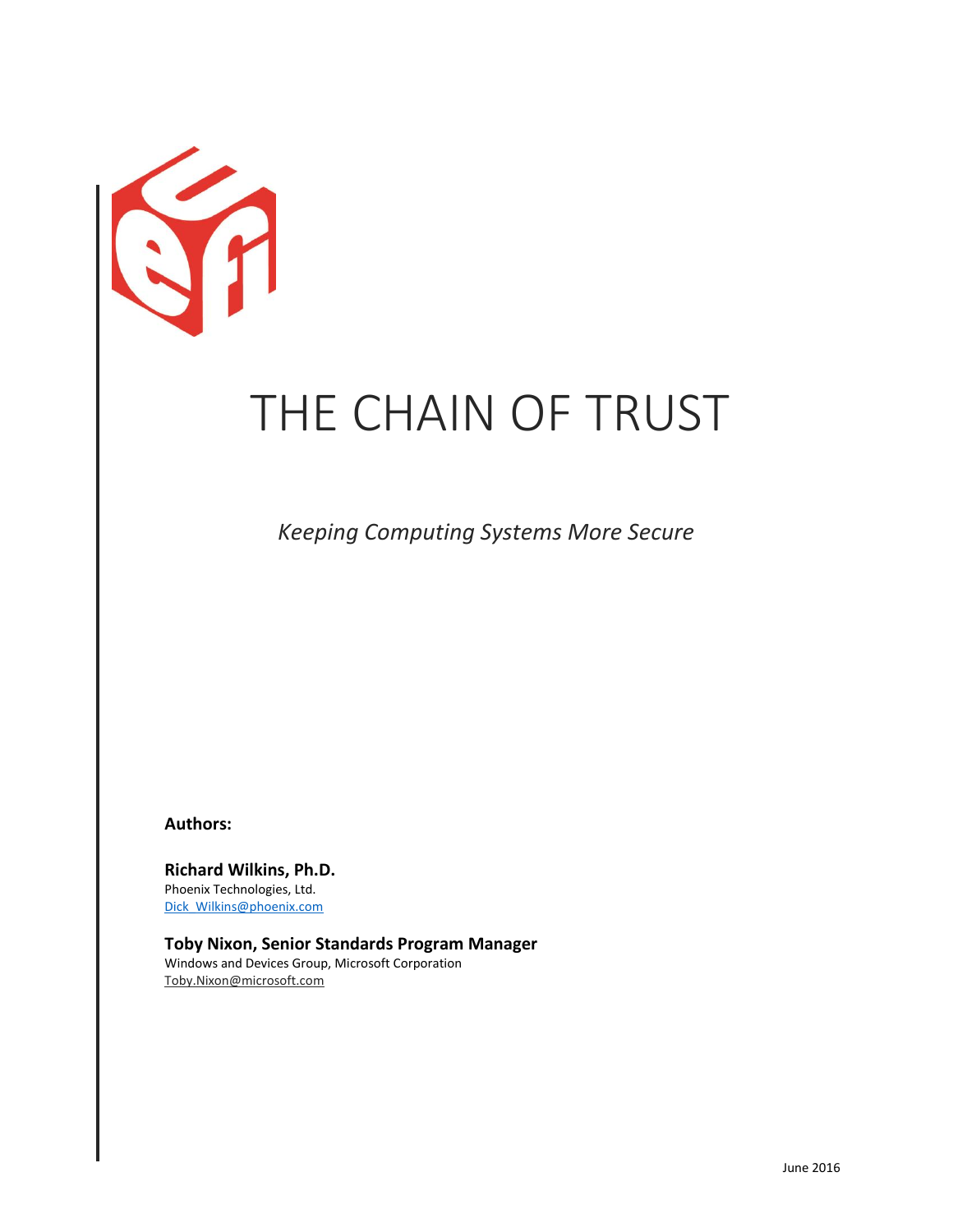# **Understanding the Chain of Trust and Its Vital Role in Keeping Computing Systems Secure**

Imagine a multi-million-dollar mansion with a sturdy fence surrounding the grounds, full-time security guards, cameras and alarms systems. Seems secure doesn't it? But now imagine that the same mansion has a hidden underground tunnel and passageway that the mansion's owner and the security team know nothing about. In this scenario, all the above-ground security measures are easily defeated if a burglar discovers the hidden tunnel and a way into the mansion.

Until recently, a similar vulnerability existed in the computing world, and in many cases, still does. The "tunnel" into computing systems is through unsecured firmware that runs when computing devices start up, completely bypassing perimeter defenses like firewalls and anti-virus software. Once in, hackers can gain near unrestricted access to target systems for profit or mischief.

Unlike the unaware mansion owner, the computing industry is keenly aware of the firmware "tunnel" and some are determined to shut it down. As will be detailed in a series of white papers on the topic starting with this document, the UEFI (Unified Extensible Firmware Interface) Forum is leading the charge to lock down firmware using an approach called Chain of Trust (CoT). When the CoT is implemented as recommended by the UEFI Forum, users gain more confidence that their computing system is as safe and free from different classes of attacks as possible.

When it comes to security measures, there's always a risk that the cure is worse than the disease. In other words: Is ensuring security so difficult that it's not worth the effort and will it impact usability and flexibility? Fortunately, the CoT mechanisms are straightforward to implement and well-documented by the UEFI Forum with free instructions and tools on tap to assist firmware developers as needed. Moreover, secured systems suffer no loss of performance and offer the same levels of freedom and flexibility as unsecured systems. As such there is no valid reason for modern computing systems everything from servers to laptops to mobile phones to Internet of Things devices—not to be fully secured using the CoT approach.

# **The Threat to Firmware**

Regardless of the manufacturer or application, computing systems are all comprised of a series of layers starting with the raw hardware or silicon chips that move electrons around and process the 1s and 0s on up to the flashy operating system and all the cool applications we all know and love. In between are layers of specialized executable code known as firmware responsible for translating requests and actions from the operating system into something the hardware can use in order to do work for the user.

In the pre-Internet days, not much consideration was given to computer security. But as more and more computer systems gained connectivity, hackers soon discovered operating system flaws and other vulnerabilities that would give them access to millions of systems. This led to the creation of an entire industry devoted to computer security. And those efforts have worked, making it increasingly challenging for hackers to have much impact.

Seeking an easier route, malware developers turned their attention to the firmware that runs before the operating system, leading to the creation of attack codes known as rootkits and bootkits. Rootkits and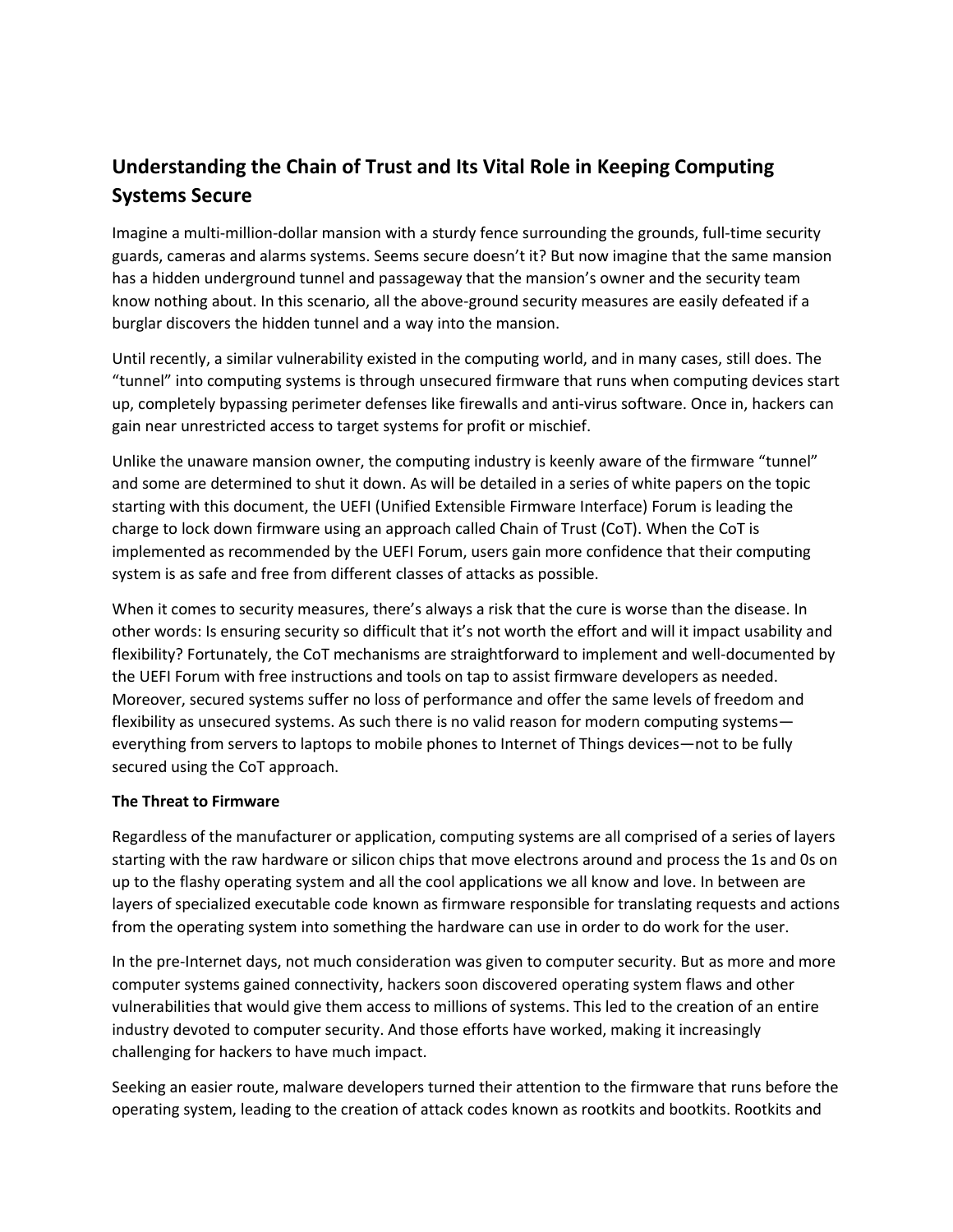bootkits are entities that aren't part of the original firmware, but insert themselves into the firmware layer. They blend in making them virtually untraceable. A firmware rootkit for example, has to go through "kernel-land" to reach the firmware layer – just like how bad guys would have to go through the village and various check points to enter the mansion. Obtaining full access to the hardware, the malware can do nearly anything it wants from erasing hard drives to logging keystrokes and quietly sending information to far-off destinations. Since the operating system assumes the firmware is trustworthy, such attacks avoid detection and even scrubbing the hard drive may not create a secure system.

In response to these potential malware threats, a number of specifications and hardware tools were developed to provide some protection during the pre-boot process. For instance, the US National Institute of Standards and Technology released a number of guideline documents related to firmware security during pre-boot, including NIST 800-147, which outlines a secure firmware update mechanism, and NIST 800-155, which outlines a "measured boot" that attempts to detect and report unauthorized modifications to firmware or systems configuration.

The NIST guidelines provide a framework designed to keep the firmware from being improperly modified. While a step forward, these guidelines alone are not enough to prevent a system from starting up in a compromised state. To help prevent this, a mechanism needs to be in place to validate every section of code that loads during the pre-boot process to ensure it is safe and unmodified. That mechanism is UEFI Secure Boot.

# **From Root of Trust to Chain of Trust**

When a CPU starts up, it executes only a few very specific instructions at a very specific address. Nothing is initialized yet. There are simply not enough resources to start any code. At this point, all the system can do is to find, validate, install and run a small initial piece of firmware. In the UEFI Secure Boot process this SEC (Security) Phase, as initial turn-on is called, forms the basis for the Root of Trust. Changing what happens during the SEC Phase, while theoretically possible, would be very difficult and would involve gaining physical access to the system and modifying or replacing hardware.

From this very secure basis flows the Chain of Trust used in UEFI Secure Boot. The trust is maintained via public key cryptography. Hardware manufacturers put what's known as a Platform Key (PK) into the firmware, representing the Root of Trust. The trust relationship with operating system vendors and others is documented by signing their keys with the Platform Key.

Security is established by requiring that no code will be executed by firmware unless it has been signed by a "trusted" key whether it's an operating system boot loader, a driver located in the flash memory of a PCI Express card or on disk, or an update of the firmware itself. Key Exchange Keys (KEK) can be added to the UEFI key database so trusted third-party applications can use other certificates as long as they are signed with the private part of the PK.

To manage the signing process, a centralized Certificate Authority (CA) is used, currently operated by Microsoft and open to everyone in the industry. The opportunity exists for other organizations to set up a certificate authority on a broader basis or for their exclusive use as well. The Microsoft-operated UEFI CA, which is available for a nominal fee, has been accepted broadly across the industry, including by most major Linux distributions and third-party developers.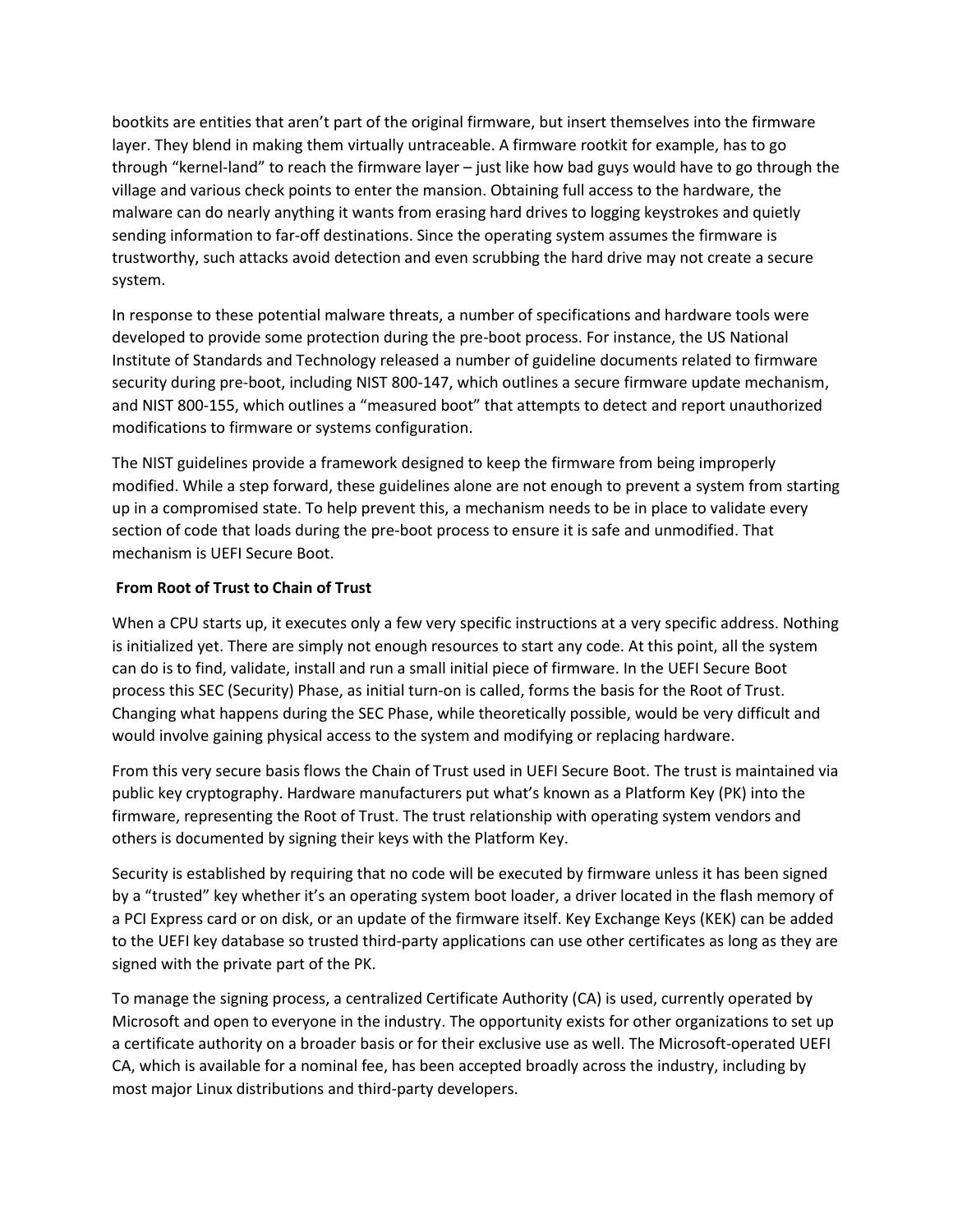# **The Secure Boot Mandate**

While most developers see the need for securing firmware using a CoT mechanism, some believe it may be too big, complex and slow down their systems. What's worse, some truly believe that their system environment is so constrained that it is impossible to penetrate. Unfortunately, they are likely wrong.

Providing users with confidence that their applications are operating in a secure environment is a fundamental and reasonable expectation to be met by the computing industry. Getting everyone on board with it can be met through industry standards combined with making true CoT easy for all developers to implement.

Currently, the developers of PCs, tablets and some larger server systems have been the first to embrace total CoT. The hope for the future is to get this process into the ever-growing branches on the tree of computerized devices: smart phones, wearable computers, computerized traffic controls, airport flight monitoring, and definitely into the huge area of medical monitoring and automated drug delivery devices where security of the device operation is absolutely critical.

Computer engineers, developers, and influencers in the companies that are building, or will be building, new computing, Internet, and autonomous devices should adopt CoT technology to ensure security. As the world adds ever more "smart" devices to lives worldwide, the threat of hacking grows right along with the technology. Computerized systems, to be secure today, should implement CoT.

Both management and engineering need to promote the use of CoT. A company, well-versed on CoT, realizes that this is not hard to implement and the benefits cannot be overlooked, or the risk of inaction understated. The standards already exist. They do not have to develop anything from scratch. There is a good solid base to work from and they only need to implement it in their products.

# **Tapping the Latest Technology**

Anyone can access UEFI Forum CoT specifications and easily understand the technology, Forum member or not. UEFI specifications support multiple platforms and architectures. What's more, UEFI specifications are designed to promote cross-functionality to support adoption across multiple operating systems.

The UEFI Forum offers two levels of membership to any interested party: Contributor and Adopter. By joining the UEFI Forum, your company will have the opportunity to contribute to the evolution of the UEFI specification, in addition to other membership benefits. The Adopter membership is complimentary and allows for free access to UEFI technical tools and design guides. For a fee, the Contributor memberships allows for participation at a deeper level. For more details on membership options, please visit[: http://uefi.org/join.](http://uefi.org/join)

# **About UEFI Forum**

The UEFI Forum, a non-profit industry standards body, champions firmware innovation through industry collaboration and the advocacy of a standardized interface that simplifies and secures platform initialization and firmware bootstrap operations. Both developed and supported by representatives from more than 300 industry-leading technology companies, UEFI Forum specifications promote business and technological efficiency, improve performance and security, facilitate interoperability between devices, platforms and systems, and comply with next-generation technologies.